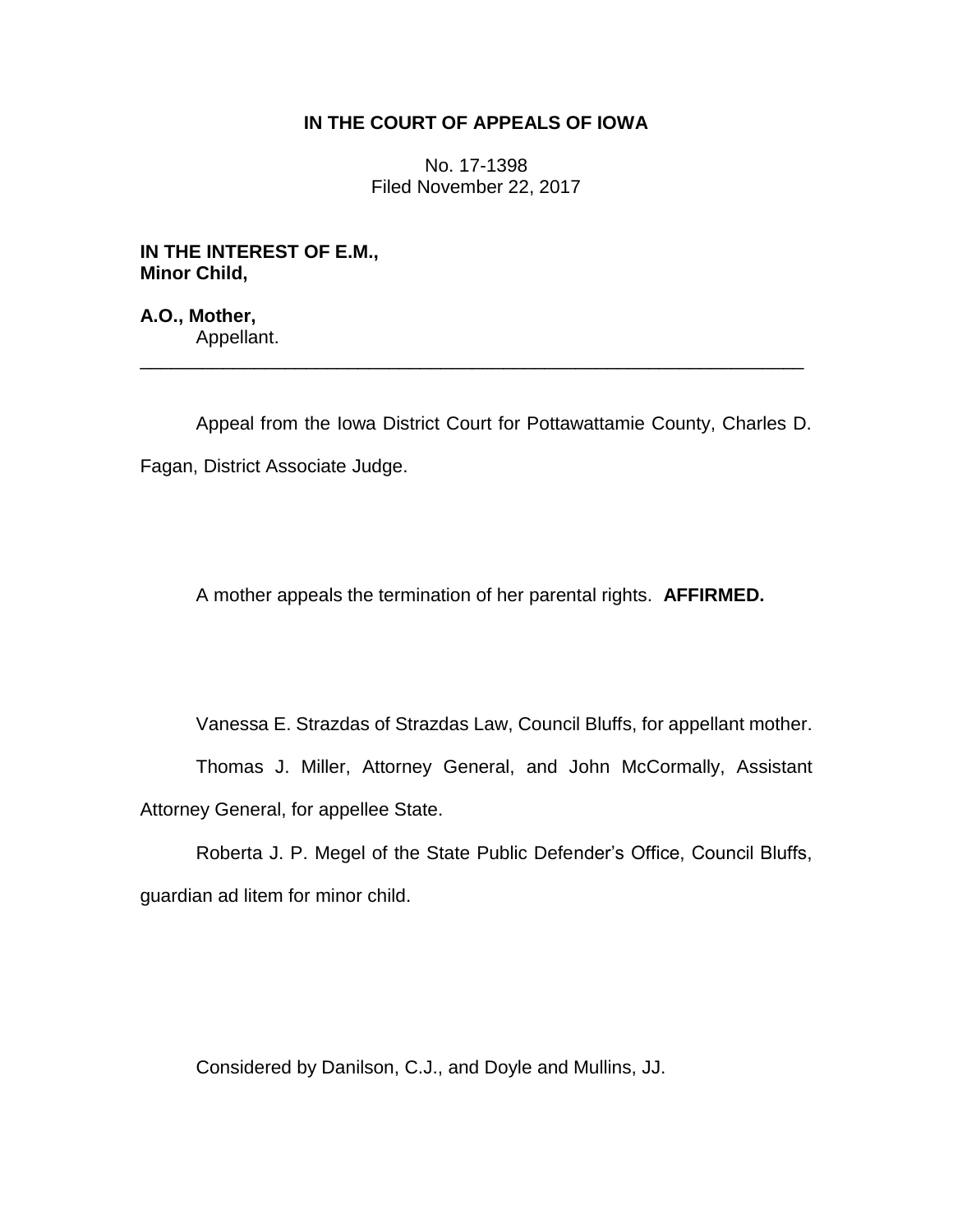## **DOYLE, Judge.**

E.M. was born in August 2015. Almost two years later, the juvenile court terminated his mother's parental rights under Iowa Code section 232.116(1)(h) and (*l*) (2017).<sup>1</sup> The mother now appeals, challenging both grounds for termination found by the juvenile court. Insofar as our review requires statutory construction, our review is for correction of errors at law. *See In re C.F.-H*., 889 N.W.2d 201, 203 (Iowa 2016). Otherwise, our review is de novo. *See In re M.W.*, 876 N.W.2d 212, 219 (Iowa 2016).

## *I***.** *Discussion***.**

 $\overline{a}$ 

Before the court may terminate parental rights, it must find clear and convincing evidence supporting one of the grounds for termination listed under section 232.116(1).<sup>2</sup> See id. "On appeal, we may affirm the ... order on any ground that we find supported by clear and convincing evidence." *In re D.W.*, 791 N.W.2d 703, 707 (Iowa 2010). After reviewing the record in this case de novo, we conclude grounds for termination exist under section 232.116(1)(h).

Paragraph (h) of section 232.116(1) requires the State to prove each of the following four elements:

(1) The child is three years of age or younger.

(2) The child has been adjudicated a child in need of assistance [(CINA)] pursuant to section 232.96.

(3) The child has been removed from the physical custody of the child's parents for at least six months of the last twelve months,

 $<sup>1</sup>$  The child's father passed away unexpectedly after the juvenile court case was initiated.</sup>  $2$  Appellate review of a chapter 232 termination-of-parental-rights order generally involves a three-step analysis. *See M.W*., 876 N.W.2d at 219; *see also* § 232.116(1)-(3). However, we need not address any step not disputed on appeal. *See In re P.L.*, 778 N.W.2d 33, 40 (Iowa 2010) ("Because the father does not dispute the existence of the grounds . . . , we do not have to discuss this step."). Accordingly, we do not discuss the steps under subsections (2)—best-interest determination—and (3)—exceptions to termination. *See id*.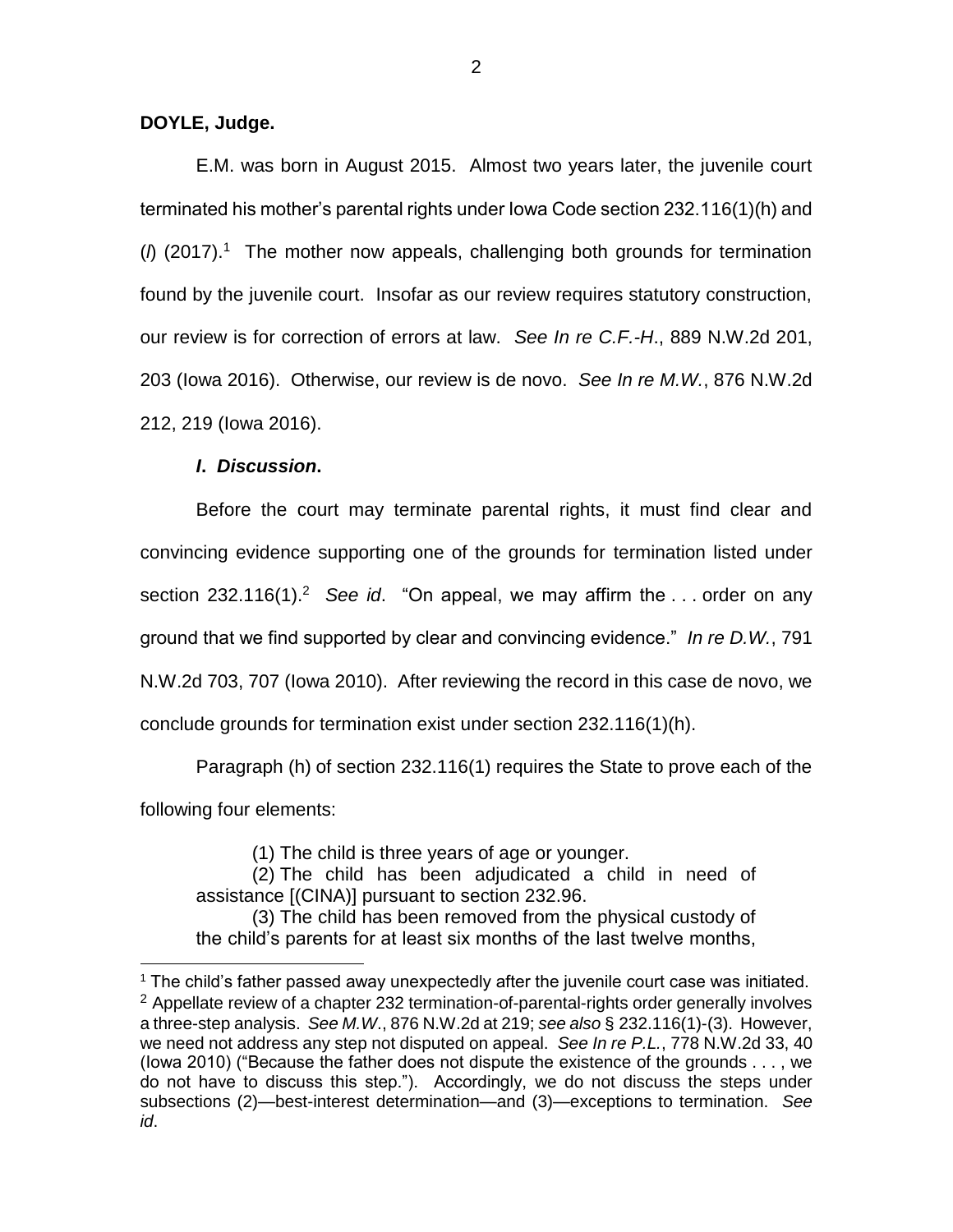or for the last six consecutive months and any trial period at home has been less than thirty days.

(4) There is clear and convincing evidence that the child cannot be returned to the custody of the child's parents as provided in section 232.102 at the present time.

It is undisputed that the child was under three years old at the time of the termination-of-parental-rights hearing and adjudicated a CINA as required, satisfying subparagraphs (1) and (2) of section 232.116(1)(h). It is the third and fourth elements of paragraph (h) the mother challenges on appeal.

## *A***.** *Iowa Code Section 232.116(1)(h)(4)***.**

Beginning with subparagraph (4) of section 232.116(1)(h), we find the record abundantly evidences the child could not be returned the mother's care at the time of the termination-of-parental-rights hearing. The record shows the mother has a history of illegal drug use, alcohol abuse, and domestic violence, and she has been involved with the Iowa Department of Human Services (DHS) equivalent in several other states concerning her four other children—none of whom are presently in her care. $3$  With respect to E.M., the record shows the child was removed from his parents' care in January 2016, after it was reported to the DHS that the parents were using methamphetamine while the child was in their care.

Services were offered to the family, and the child was placed back in the parents' care in September 2016 after they made significant progress, staying drug free, among other things. However, the father passed away in January 2017. The mother appeared to be holding herself together thereafter; on February 24, 2017,

 $\overline{a}$ 

 $3$  None of these children are at issue in the present case.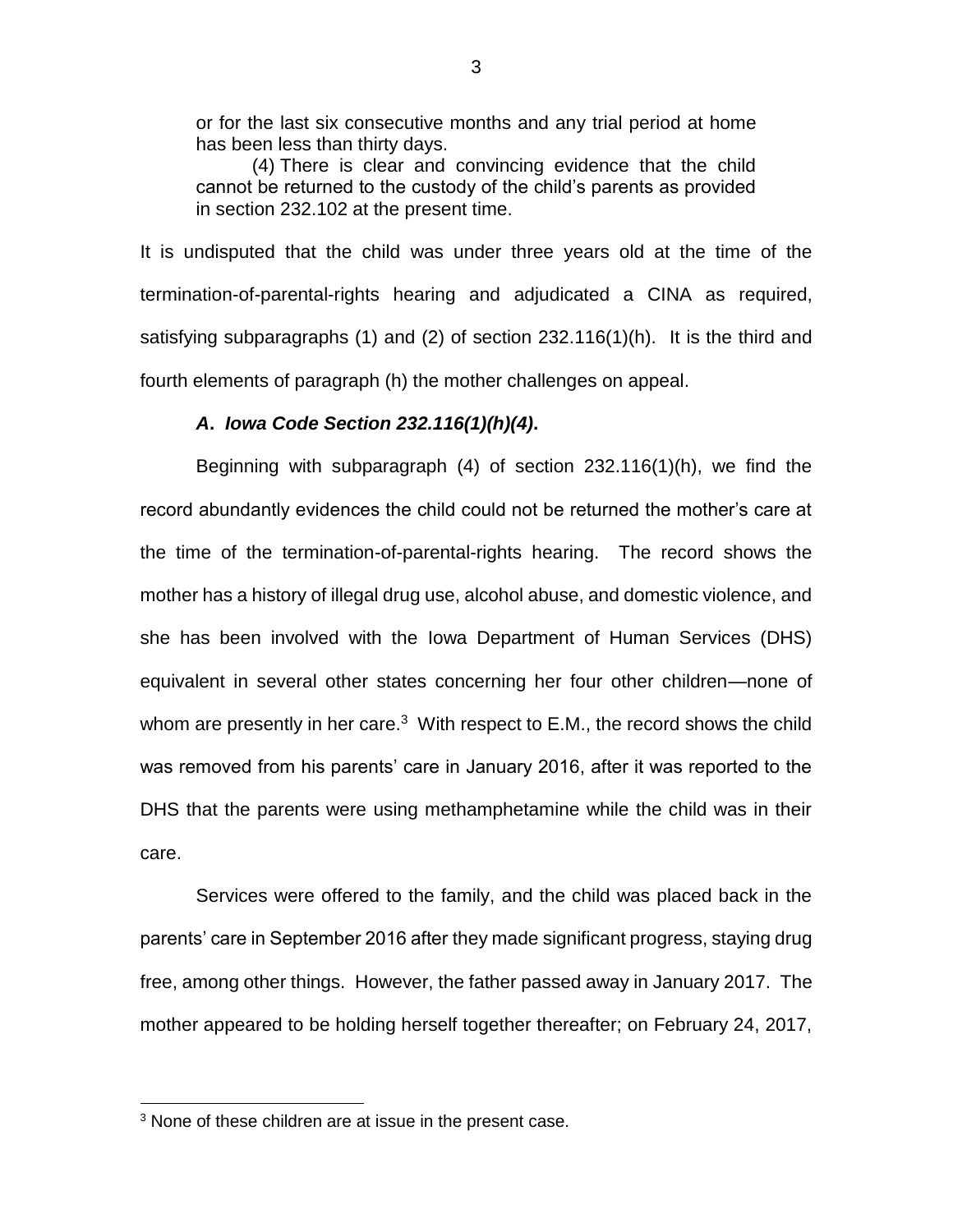the DHS social work case manager reported the mother had "been able to maintain appropriate care of [the child] and established [a] plan for moving forward," including maintaining positive supports and remaining "free from mind-altering substances." Ultimately, the mother was not able to maintain her sobriety.

By March 2017, there were reports the mother was drinking to intoxication while caring for the child. On March 6, 2017, the service provider went to the mother's home, but the mother was not there. The service provider located the mother at another address and found the mother intoxicated, "evidenced by uncoordinated movements and slurred speech." The home was cluttered, dirty, and foul-smelling, and the child was observed eating a doughnut of undetermined age off the floor. The mother admitted she had been "intoxicated for the past three days." The mother then agreed to place the child with his paternal grandparents as part of a new safety plan. While waiting for the paternal grandfather to arrive to pick up the child, the service provider reported the following occurred:

[The mother] had a water bottle sitting out and asked if [the child] wanted a drink. [The child] made a face as if he had a lemon. This worker questioned [the mother] about what was in the water bottle. She stated that it was water and [the child] does not like water. Then a second time [the child] was given the bottle, this worker took the lid off the bottle to verify it was water and it appeared to be straight alcohol. This worker notified . . . DHS and then contacted poison control. Poison control stated that [the child] needed to be seen. This worker contacted [the] DHS worker as every time this workers phone went off [the mother] would escalate. DHS notified the police department for the safety of [the child] and this worker. When the police arrived, [the mother] blew a .385 alcohol level and complained of a stomach ache and was taken to the hospital and later jail. [The child] was transported to the hospital by his paternal grandfather.

The next day a permanency-review hearing was held, and thereafter the court

entered its order formally placing the child in the care of the DHS for placement in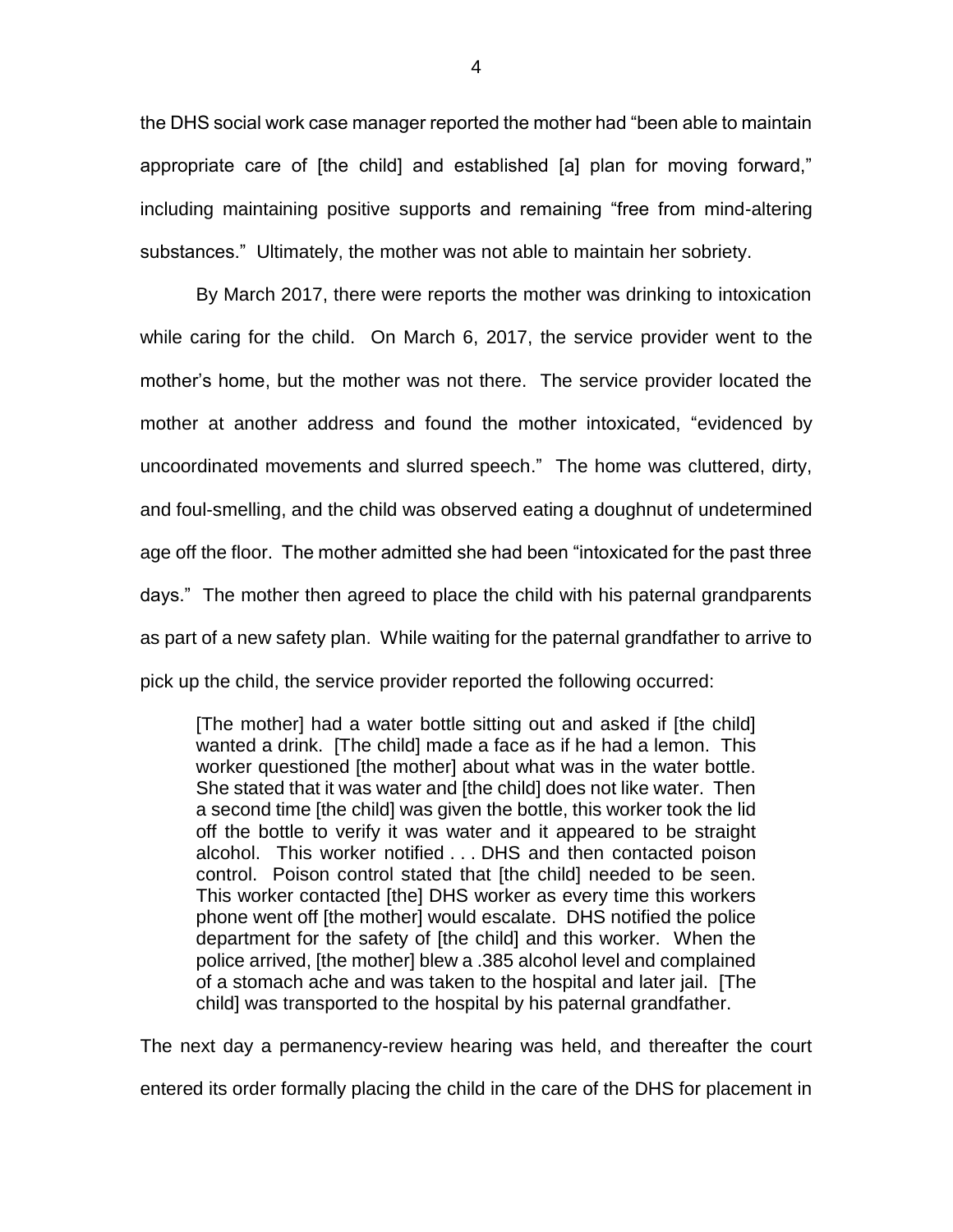relative, foster, or other suitable care, where he has since remained. The court also directed the mother to obtain a new substance abuse evaluation.

The mother's downward spiral continued. Her visits with the child grew "sporadic," and she went "weeks at times without visits." She had begun "frequenting a home with known methamphetamine presence." She missed numerous drug screens. She had very little communication with the DHS case worker and the service provider. At times, she called the service provider while intoxicated. The mother still had not obtained a substance-abuse evaluation by the time of the permanency-review hearing held at the end of May 2017. DHS recommended the permanency goal be changed from reunification to termination of parental rights due to the mother's "inability to demonstrate positive movement in this case, failure to complete consistent visitation, lack of stable housing, and lack of progress towards substance abuse treatment." The court agreed and directed the State to file a termination-of-parental-rights petition, which the State filed on June 19, 2017.

At the August 2017 termination-of-parental-rights hearing, the mother testified she completed a substance-abuse evaluation in July 2017 and began treatment the following week. She testified she had an alcohol problem and was "getting treatment for it," but it is clear she did not re-engage in treatment until after the termination-of-parental-rights petition was filed. The mother claimed the service provider was incorrect when she reported the child had consumed alcohol in March 2017, but the mother admitted that, at that point, she had been drinking for three days straight and "blew a .385," so she is not reliable reporter on the matter. Moreover, the mother testified she was "committed to her sobriety," but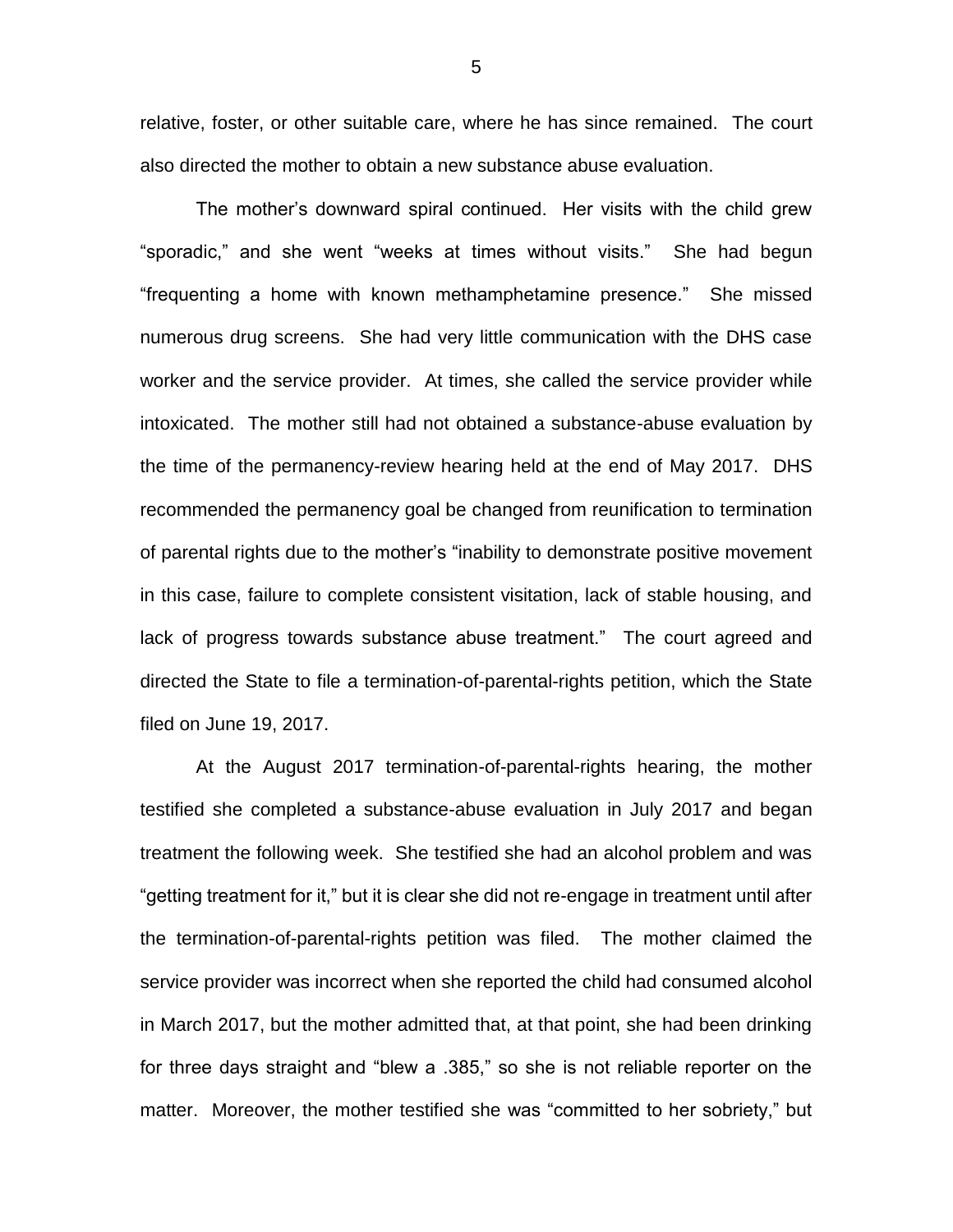she also maintained she missed numerous drug screens because it was during her work hours and "there's no way [she] would be able to make it." However, she admitted she had only been employed for "about three weeks" at the time of the hearing, so the drug screens she missed between March 2017 and July 21, 2017, could not have been due to a work conflict.

We recognize the death of the father may have contributed to the mother's abuse of alcohol. Nevertheless, this is the kind of situation where the mother has to demonstrate she can step up and put the needs of her child first. A three-day bender helped no one and clearly endangered the child's safety, especially considering the mother gave her toddler alcohol. Moreover, this is not the mother's first rodeo; she has been in this situation before with respect to her other children. Yet, after E.M. was removed from her care the second time in March 2017, she did not really participate in the case until *after* the State filed the termination-ofparental-rights petition, around three months later. Having reviewed the record de novo, we agree with the juvenile court that the State proved by clear and convincing evidence that the child could not be returned to the mother's care at the time of the termination-of-parental-rights hearing.

## *B***.** *Iowa Code Section 232.116(1)(h)(3)***.**

As to subparagraph (3) of section 232.116(1)(h), the mother argues that, "[i]mmediately prior to the termination hearing, the child had been removed from [her] care for five months and one week. This is not sufficient to meet the 'last six consecutive months' wording." While this is true, the mother overlooks the statutory language immediately preceding the "for the last six consecutive months' wording"—specifically, the legislature's use of the word "or" before the phrase upon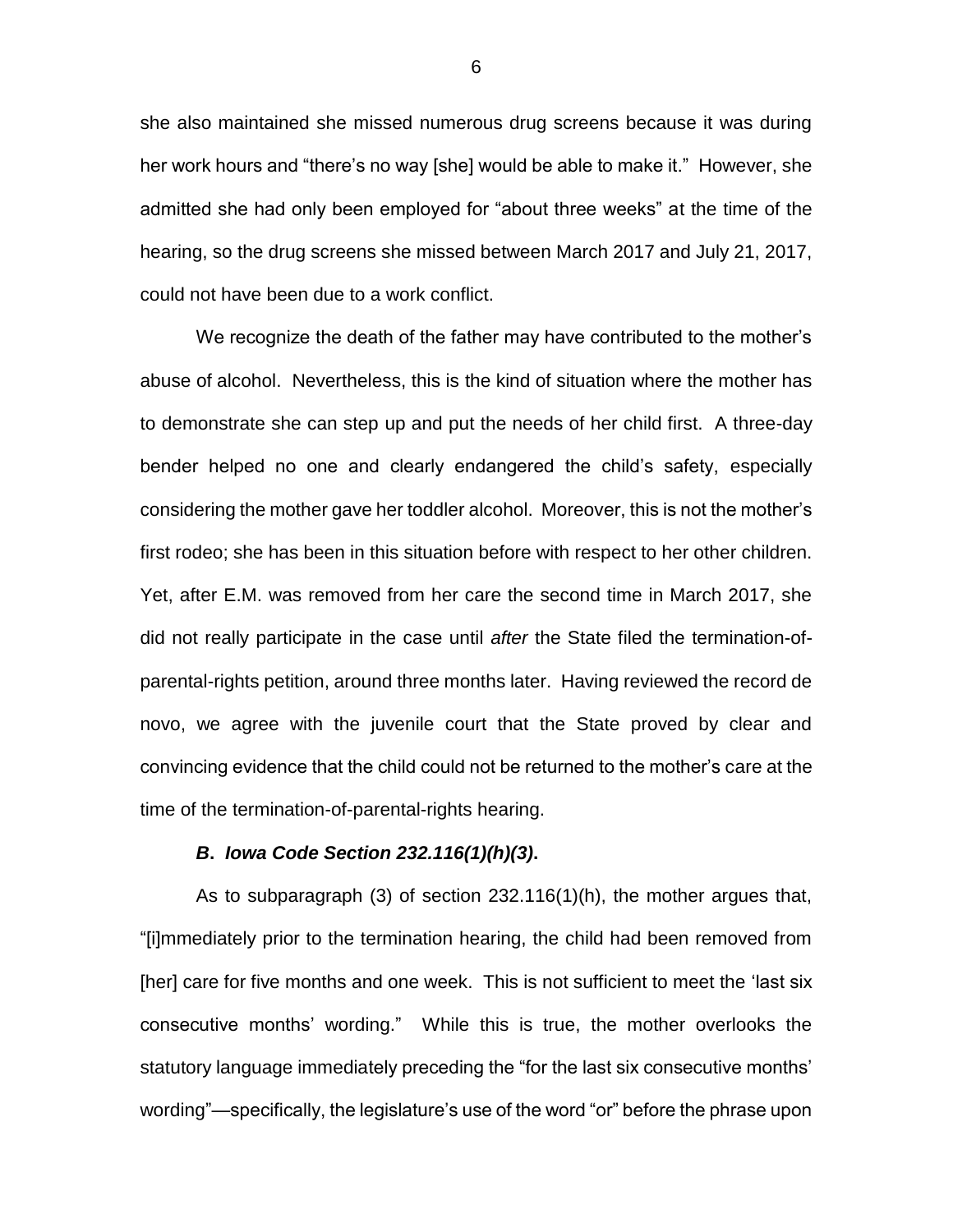which she relies. *See* Iowa Code § 232.116(1)(h)(3). "Or" is presumed to be disjunctive unless contrary intent appears. *See Kearney v. Ahmann*, 264 N.W.2d 768, 769 (Iowa 1978); *see also In re J.C.*, 857 N.W.2d 495, 504 (Iowa 2014); *Iowa Erosion Control, Inc. v. Sanchez*, 599 N.W.2d 711, 714 (Iowa 1999). Contrary legislative intent is not present here, meaning the language preceding and following the "or" sets out two alternative choices. *See generally Anderson v. State*, 801 N.W.2d 1, 6 (Iowa 2011) (determining legislature's use of the disjunctive "or" necessitated conclusion that statute set forth a list of alternatives), *superseded by statute*, 2012 Iowa Acts ch. 1138, § 91 (codified at Iowa Code § 907.3 (2013)); *Iowa Erosion Control, Inc.*, 599 N.W.2d at 714 (holding "legislature's use of the word 'or' in [statute] signals two distinct classes"); *see also In re A.F*., No. 01-501, 2001 WL 1130831, at \*3 (Iowa Ct. App. Sept. 26, 2001) (discussing the disjunctive "or" in the statute). The State had to prove the child has been removed from the physical custody of the child's parents for either "at least six months of the last twelve months" *or* "for the last six consecutive months and any trial period at home has been less than thirty days." lowa Code  $\S$  232.116(1)(h)(3). Notably, only one of the temporal alternatives of subparagraph (3) requires removal for a consecutive number of months. *See id*. This makes sense, because "[t]ime is a critical element" in our statutory framework. *In re C.B*., 611 N.W.2d 489, 495 (Iowa 2000). Under chapter 232, "a parent has a definite period of time to remedy the problems which led to the removal so the child can be safely returned." *In re J.O*., 675 N.W.2d 28, 30 (Iowa Ct. App. 2004). In fact, "[t]he statutory time period specified in section 232.116(1)(h)(3) begins to run on the date custody is transferred and continues to run until the date of the termination hearing." *See id*. "We have